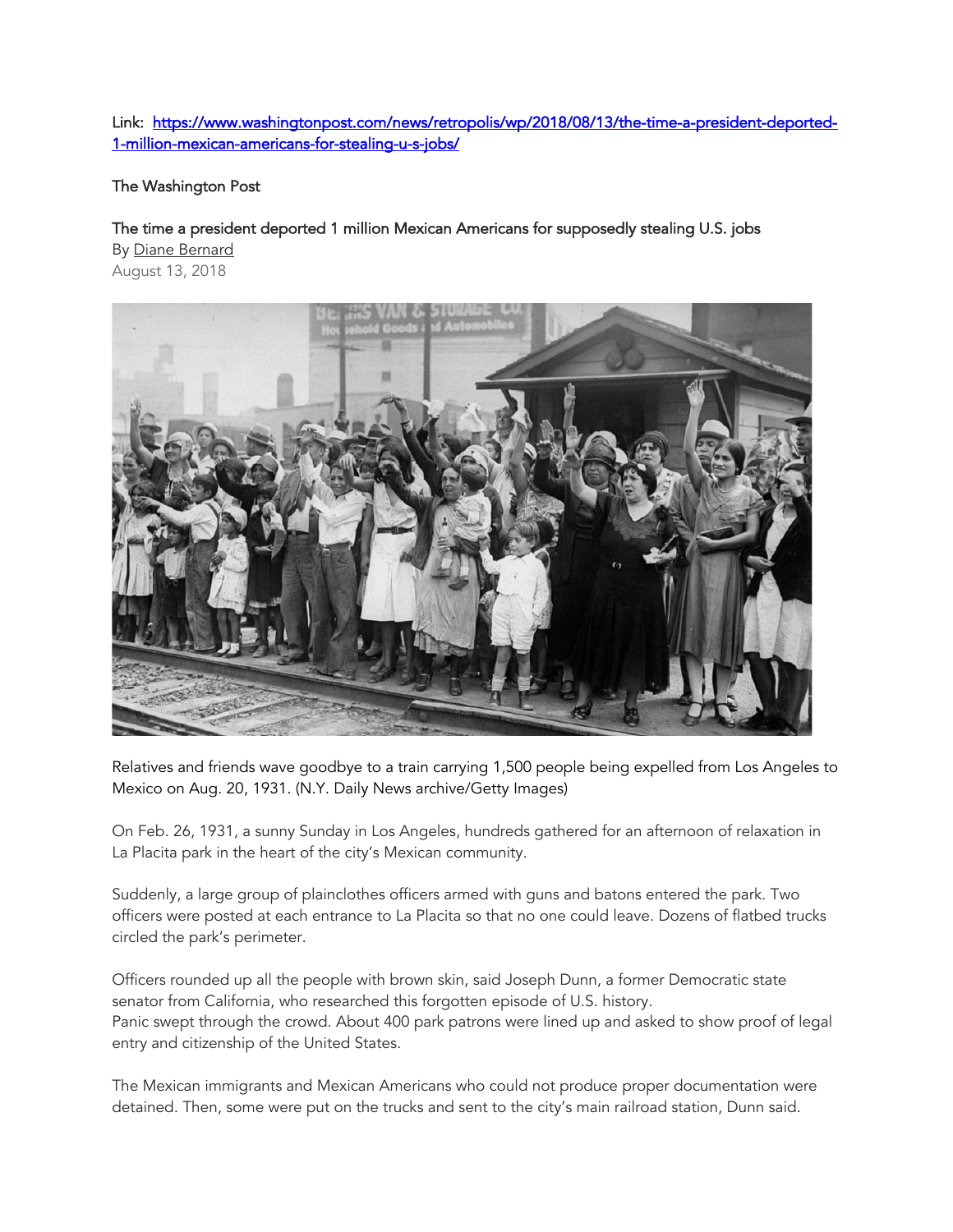Once there, they were ordered onto previously chartered trains and taken deep into Mexico, according to Dunn.

The raid came at the height of the Great Depression and on the heels of President Herbert Hoover's announcement of a national program of "American jobs for real Americans" — code words for " 'getting rid of Mexicans,' who weren't considered 'real' Americans," said Dunn, whose staff spent three years delving into federal, state and local records in the United States and Mexico to document this littleknown tragedy of the Latino experience in the United States.

## *'Cheap slaves': Trump, immigration and the ugly history of the Chinese Exclusion Act*

The program, implemented by Hoover's secretary of labor, William Doak, included passing local laws forbidding government employment of anyone of Mexican descent, even legal permanent residents and U.S. citizens. Major companies, including Ford, U.S. Steel and the Southern Pacific Railroad, colluded with the government by telling Mexicans they would be better off with their own people, laying off thousands.



Migrant Mexican children in a camp during harvest in Nipomo, Calif. (Library of Congress)

The Hoover administration began reimbursing localities for enacting his program.

Los Angeles authorities had planned the raid at La Placita as a scare tactic to motivate the population to return to their motherland, even though many of them were born in the United States.

The Los Angeles City Council sent memos to the county's board of supervisors advising it to stop the illegal deportations, Dunn said. "The board got tired of the memos and wrote back to the city council, 'This isn't about constitutional validity. It's about the color of their skin,' " said Dunn, who has boxes of documents detailing such events.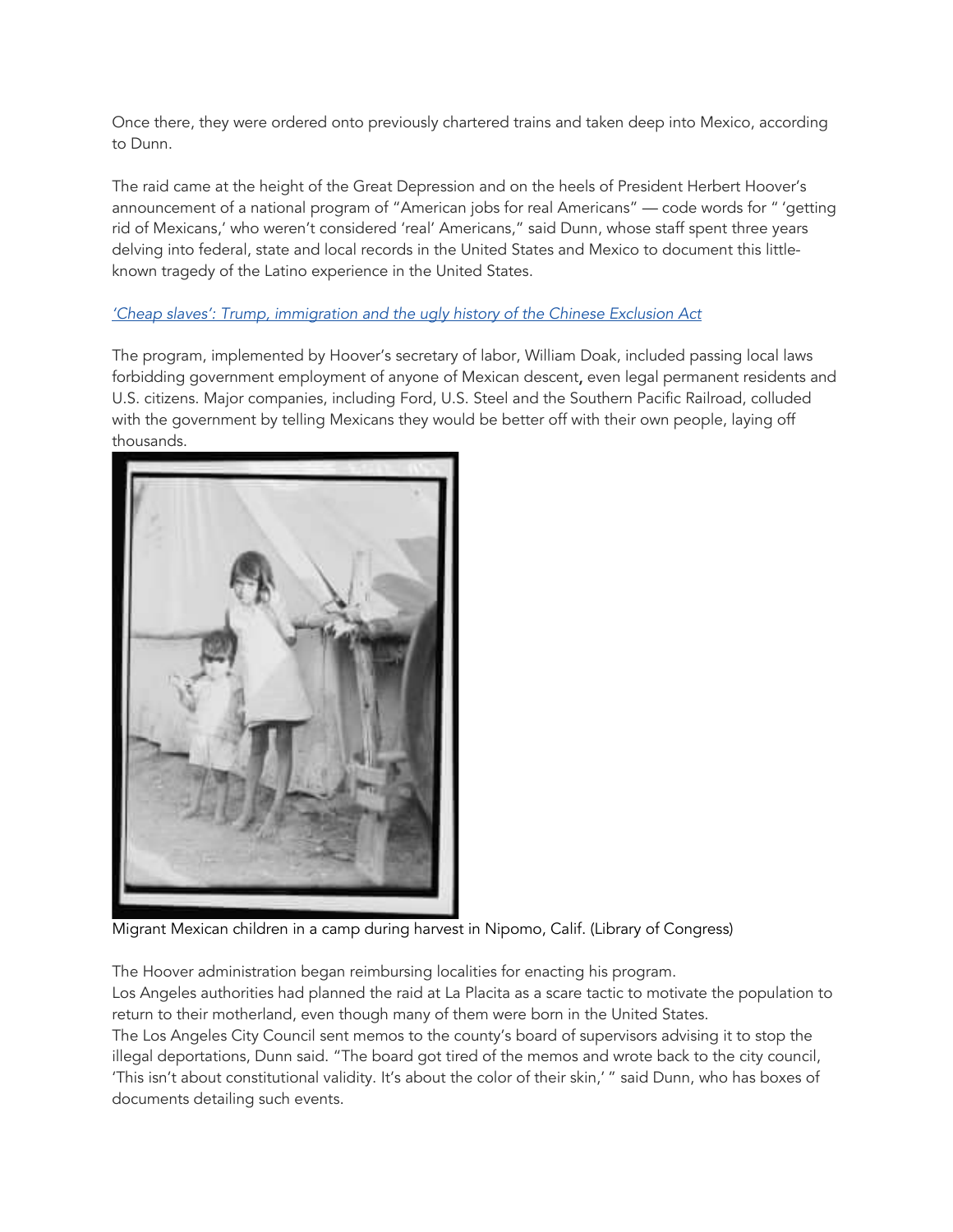Fear swept Mexican communities nationwide throughout the early 1930s as local law enforcement rounded up people in parks, hospitals, markets and social clubs, crammed them onto chartered trains and deposited them across the border.

"Around the country, Mexicans were scapegoated for the bad economy and became victims of cruel dilemmas," said Francisco Balderrama, professor emeritus of history and Chicano studies at California State University at Los Angeles and a co-author of "Decade of Betrayal: Mexican Repatriation in the 1930s," a book based on oral histories and archival research.

In addition to claiming that Mexican deportations would create more jobs, officials also said that Mexicans were overwhelming welfare offices and draining charities set up for the needy during a time of economic calamity. Yet, during the early years of the Depression, Mexicans "comprised less than 10 percent of the relief recipients across the country," according to "Decade of Betrayal." Hoover's approach is echoed in the Trump administration's immigration policies. "There's no question in the minds of many that Trump's zero-tolerance policy and increased ICE raids has strains of what occurred to Mexicans in the 1930s," Dunn said.

## *'Utter chaos': ICE arrests 114 workers in immigration raid at Ohio gardening company*

But the difference between the two presidents' approaches to deportations lies in Hoover's use of the term "repatriation," Balderrama said. The word suggests a voluntary return to your birthplace, and Mexican repatriation was viewed as a humanitarian gesture by the administration and the public, Dunn said.

A family of Mexican migrants on the road with tire trouble in California in 1936. (Library of Congress) "In my investigation, I found that what was called repatriation was actually a coverup and a case of unconstitutional deportation because the majority of Mexicans who were deported were born and raised in the United States," Dunn said.

Dunn's research shows that about 1.8 million Mexicans were deported during the 1930s. Of that number, about 60 percent were U.S. citizens.

Elena Herrada, an activist who has compiled oral histories of Mexicans who were deported, said her father was a toddler when he and his family were forced to go to Mexico in 1930. Herrada's aunt said the trip to Mexico was dangerous. "Everybody knew Mexicans were leaving, so robberies on the roads were common," Herrada said.

As was the case for many Mexicans who were coerced into leaving, the government gave the Herrada family provisions of food for three days. But the trip took 30 days because they couldn't drive at night. They would hide their car, which was loaded with possessions, after sunset to avoid being robbed. For children, most of whom were born in the United States, the trip and relocation to Mexico was especially traumatizing. Leaving the only country they'd known to go to an unfamiliar, rural and poor place where no one spoke English left a mark on Christine Valenciana's mother, Emilia Castañeda. Valenciana, associate professor emeritus at California State University at Fullerton, said her mother wasn't used to not having indoor plumbing, was ostracized at school in Mexico for not speaking Spanish, and suffered from a lack of medical and dental care.